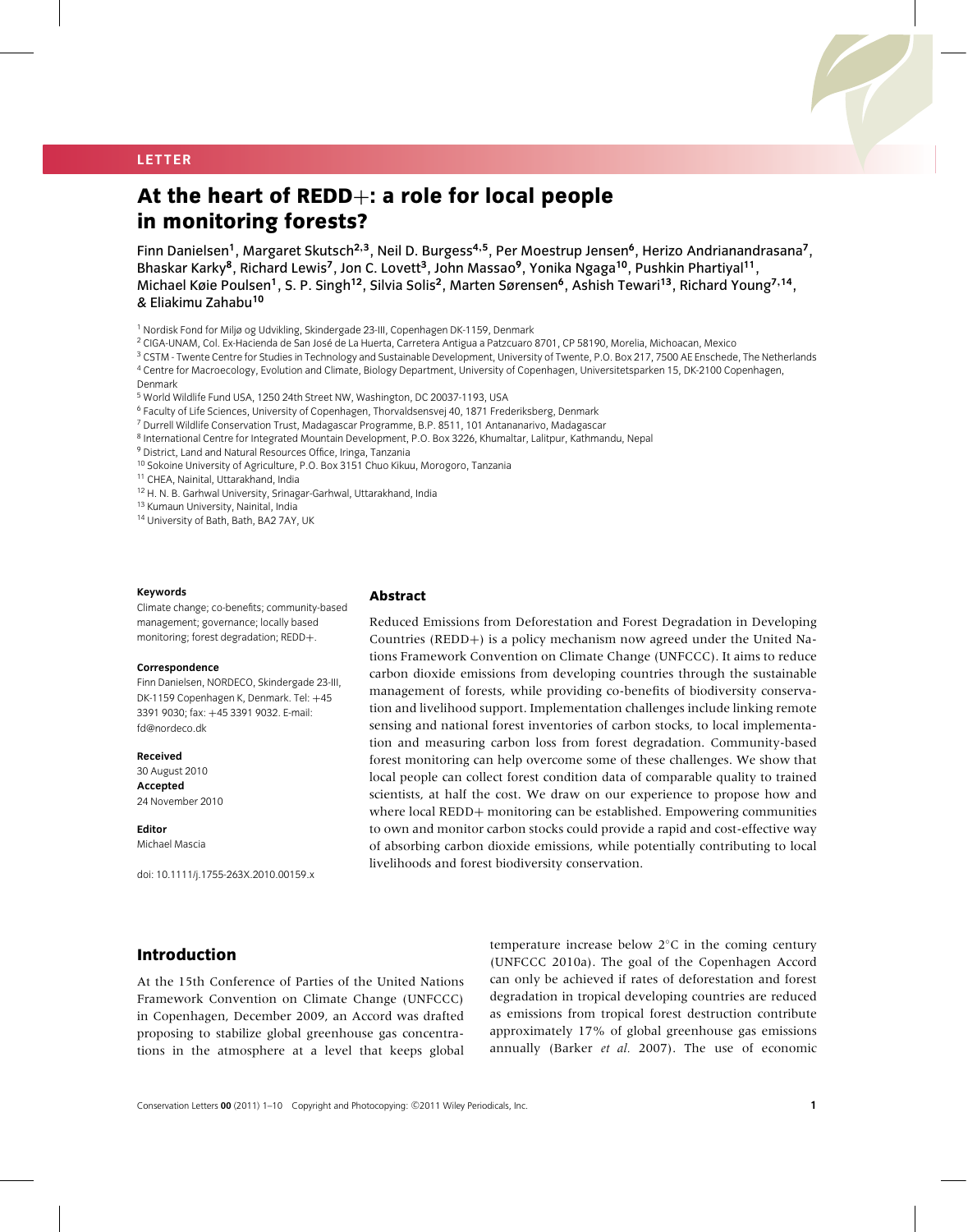instruments to provide positive incentives for reducing emissions forms the basis of the agreed UNFCCC policy "Reduced Emissions from Deforestation and Forest Degradation in Developing Countries (REDD+)" (The Commission on Climate and Tropical Forests 2009; Clements 2010; UNFCCC 2010b). Payments would be linked to reducing emissions from the "reference emissions level"; for example through slowing rates of forest loss, reducing degradation, or enhancing forest carbon stocks (UNFCCC 2010c). REDD+ is an extension of the original REDD policy idea to include forest enhancement, sustainable forest management and conservation, as well as reduced deforestation and forest degradation. Although the REDD+ policy is aimed primarily at reduction of carbon emissions, it may also provide co-benefits (UNFCCC 2010c) in terms of biodiversity and livelihoods.

An operational REDD+ policy will require monitoring of deforestation and forest degradation across nations (Mollicone *et al.* 2007). This is not only to quantify the carbon savings in one area but also to account for potential increased loss of forest biomass ("carbon leakage") elsewhere within the same country. The requirement for forest monitoring has prompted an explosion of potential methodologies. The remote sensing community has proposed several ways to measure *deforestation* accurately and cheaply (e.g., Ramankutty *et al.* 2007; GOFC-GOLD 2009). Measuring forest *degradation* (loss of biomass within a forest) remotely is much more problematic. This presents a major challenge for implementing REDD+, since an important cause of carbon loss from forests in developing countries is a gradual degradation for example from extraction of timber, minerals, firewood, and charcoal by local communities or by people from other areas (The Nature Conservancy 2009; Ahrends *et al.* 2010). This diffuse degradation cannot be measured using traditional remote sensing methods (Achard *et al.* 2006; DeFries *et al.* 2007; Runk *et al.* 2010), although logging and more obvious degradation concentrated in space and time can usually be quantified particularly if measured shortly after the incident occurred (Souza *et al.* 2003, 2005). Alternative methods to measure degradation remotely, such as airborne light detection and ranging (LiDar), are now being developed (GOFC-GOLD 2009; Asner *et al.* 2010). An alternative way to measure standing carbon is ground inventory by professional foresters. This approach requires many trained personnel and is extremely expensive across whole nations (GOFC-GOLD 2009). It has been suggested that the huge technical, financial, and human capacity challenges involved in measuring degradation across whole countries or regions may render carbon credits for reversing degradation financially unviable (Lubowski 2008).

A potentially cheaper alternative monitoring approach at the local implementation scale of REDD+ is to engage local people in monitoring (Burgess *et al.* 2010; Phelps *et al.* 2010; Skutsch 2010). A locally based monitoring system could help make forest condition assessments economical across large areas of forest, and could be an important element in national REDD+ monitoring, reporting, and verification (MRV) systems. Permanence of emission reductions is also more likely if local communities are empowered than if they are alienated from the carbon stocks. Many community members have profound knowledge of the natural resources in their area (Berkes *et al.* 2000; Topp-Jørgensen *et al.* 2005). Results from well designed local monitoring schemes can be as reliable as those derived from professional monitoring (review in Danielsen *et al.* 2005). A locally based forest monitoring approach might therefore hold promise for REDD+. In this article, we assess data collected using monitoring approaches implemented by local people in three tropical developing countries against that collected by scientists. Our aim is to determine if locally collected data might be sufficiently accurate to measure degradation, and consequently carbon flux, for the purpose of REDD+. Comparative cost estimates of professional and locally based measurements of degradation are also provided to assess the relative costs of the two approaches. We also consider whether locally based forest monitoring would be likely to constitute empowerment of the local communities, or simply exploitation of cheap labor for the collection of data for a REDD+ program. Despite the paucity of data available for our analysis, we aim to provide preliminary quantitative assessments with which to inform discussion and stimulate further research.

## **Methods**

To test how well community members can measure forest biomass and utilization, we compared results of community-based and professionally executed monitoring in India, Tanzania, and Madagascar. We chose study sites opportunistically (biomass measurements) and on the basis of existing locally based forest utilization monitoring schemes (forest utilization measurements). Representatives of the local communities in these areas helped us select community participants on the basis of their interest and experience with forest resources. Community members involved in measuring forest condition had only attended primary school, but received training from an intermediary organization, while the professional experts had academic degrees in the natural sciences.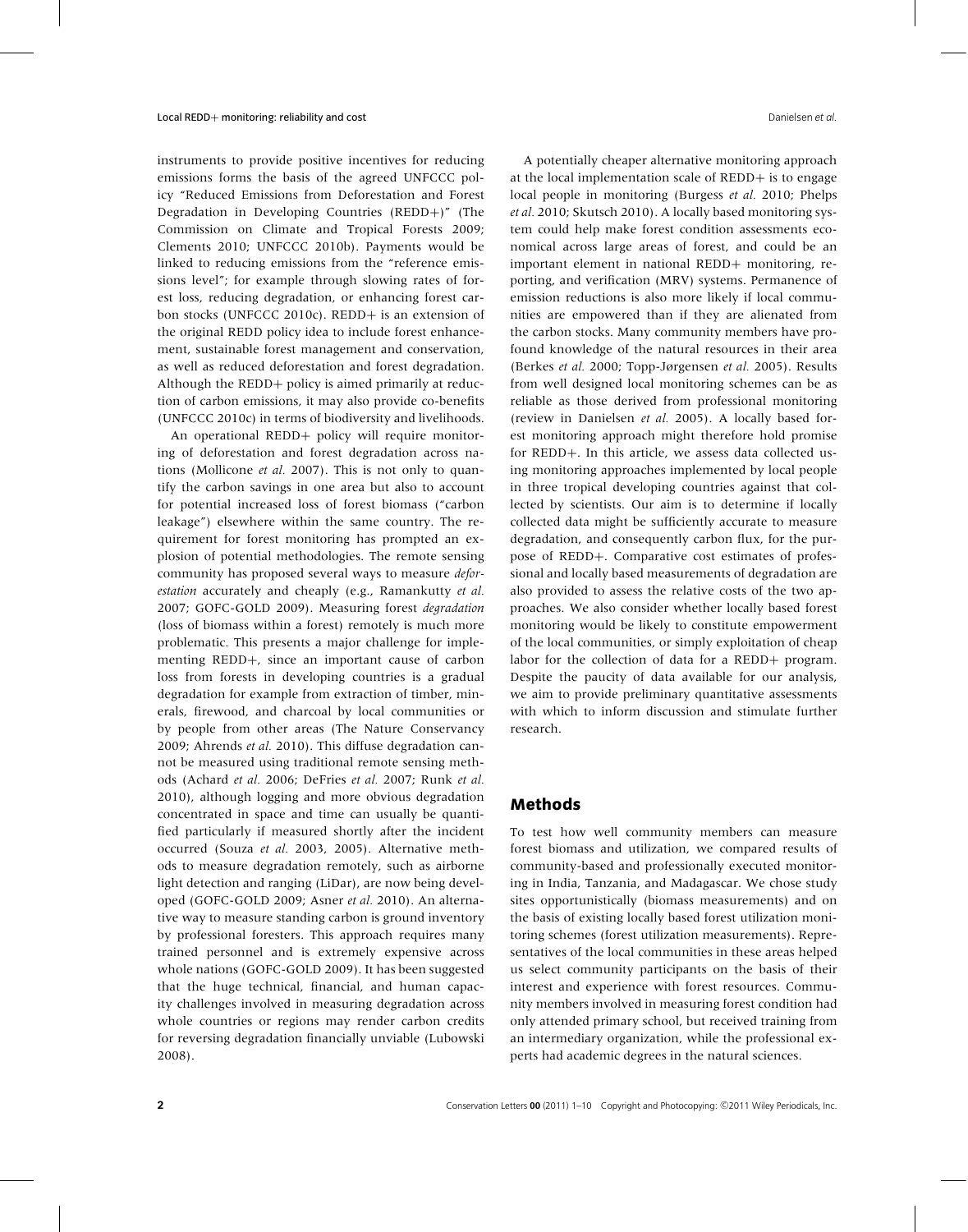

**Figure 1** Comparison of forest condition data compiled by local people and trained scientists. Measurements of woody biomass (a, core sites 1–4) and cut trees (b, core sites 5–8) ( $\pm$  S.E.) by community members (white) and professional experts (blue) over a range of forest biomass and resource use intensities in dense oak forest (core site 1), oak forest (core site 2), and degraded forest (core site 3) in India, miombo woodland in Tanzania (core sites 4–6), and dry deciduous forest in Madagascar (core sites 7–8). Data from the other 11 study sites are provided in Table 2.

For forest biomass, we compared above ground biomass from three sites in India and one site in East Tanzania. For forest utilization, we compared five sites in the Eastern Arc Mountains of Tanzania and 10 sites in Madagascar.

From these 19 study sites, we chose a set of eight "core sites" for graphical presentation of the results (Figure 1). The core sites were selected so as to be representative of the full range of forest biomass and forest resource use intensities (Figure 1). For each type of measurement, we selected four core sites. For forest biomass this is all the measured sites. For forest utilization, it is two measured sites from each country. In Tanzania, there are one high-intensity, two medium-intensity, and two lowintensity sites in terms of forest utilization (Table 2b). We selected the high-intensity site (Itagutwa) and the best demarcated forest area among the two medium-intensity sites (Mfyome), where professional and community surveys were made in exactly the same areas (the alternative site, Ny'angoro, is part of a huge forest area where the forest resources are shared between six villages and each village's forest area is not clearly demarcated, see Appendix S3 footnote). In the study area in Madagascar, the intensity of forest utilization is minimal, and hence sites were randomly selected.

In the study sites in India (core sites 1–3), the vegetation is Himalayan temperate mountain forest at around 1,860 meters above sea level (m.a.s.l.), consisting of oak *Quercus* (Fagaceae) and pine *Pinus* (Pinaceae) forests in various states of utilization and degradation. Community members and scientists measured three different forest strata (defined as areas of homogeneous forest), one lightly used with dense oak and pine (40 ha; core site 1), one moderately used with even aged oaks (3 ha; core site 2), and one highly degraded area that had recently started to recover (15 ha; core site 3). In the forest biomass study site in East Tanzania (1,020 ha; core site 4), the vegetation is degraded miombo (*Brachystegia*) woodland at 250–400 m.a.s.l. The forest utilization sites in Tanzania comprised three sites (including core sites 5–6), where the vegetation is miombo woodland at 1,000–1,600 m.a.s.l. and two sites (Kidabaga and Lulanzi), where the vegetation is montane evergreen forest at 1,700–2,100 m.a.s.l. In the 10 forest utilization study sites in Madagascar (including core sites 7–8), the vegetation is dry, deciduous forest at 25–100 m.a.s.l (Appendix S1).

For the measurement of forest biomass (core sites 1–4), community members first identified forest strata with the assistance of an intermediate organization, after which community members and professional foresters independently carried out forest inventory in permanent plots based on methodology recommended by Intergovernmental Panel on Climate Change (IPCC) Good Practice Guidance (Penman *et al.* 2003; Table 1). For the measurement of forest utilization (15 sites including core sites 5–8), community members recorded the number of cut trees during regular patrols and we compared their results with results from scientists (Table 1). We adjusted the counts of cut trees for differences in effort by dividing the counts by the number of hours taken for the surveys in the relevant 3-month period (quarter) at the given site.

We estimated the cost of the community-based and professionally executed measurements on the basis of the actual expenses incurred during the training and fieldwork at each site (Appendix S2). Our cost estimates are conservative because study sites were fairly easy to reach by car. More remote areas would have been more expensive for experts to measure compared to communities.

We used *t*-tests (PROC *t*-tests, SAS 9.1; SAS Institute) for comparing the biomass per ha and the number of cut trees per hour recorded by community members and professional experts across sites. We used the same procedure to compare costs across approaches and sites. For biomass measurements, *n* refers to the number of permanent plots sampled by both types of monitors. For forest utilization measurements, *n* refers to the number of 3-month periods in which measurements were made by both types of monitors. Finally, to assess the ability of our study to detect statistically significant differences, we carried out a power analysis using the Sample Size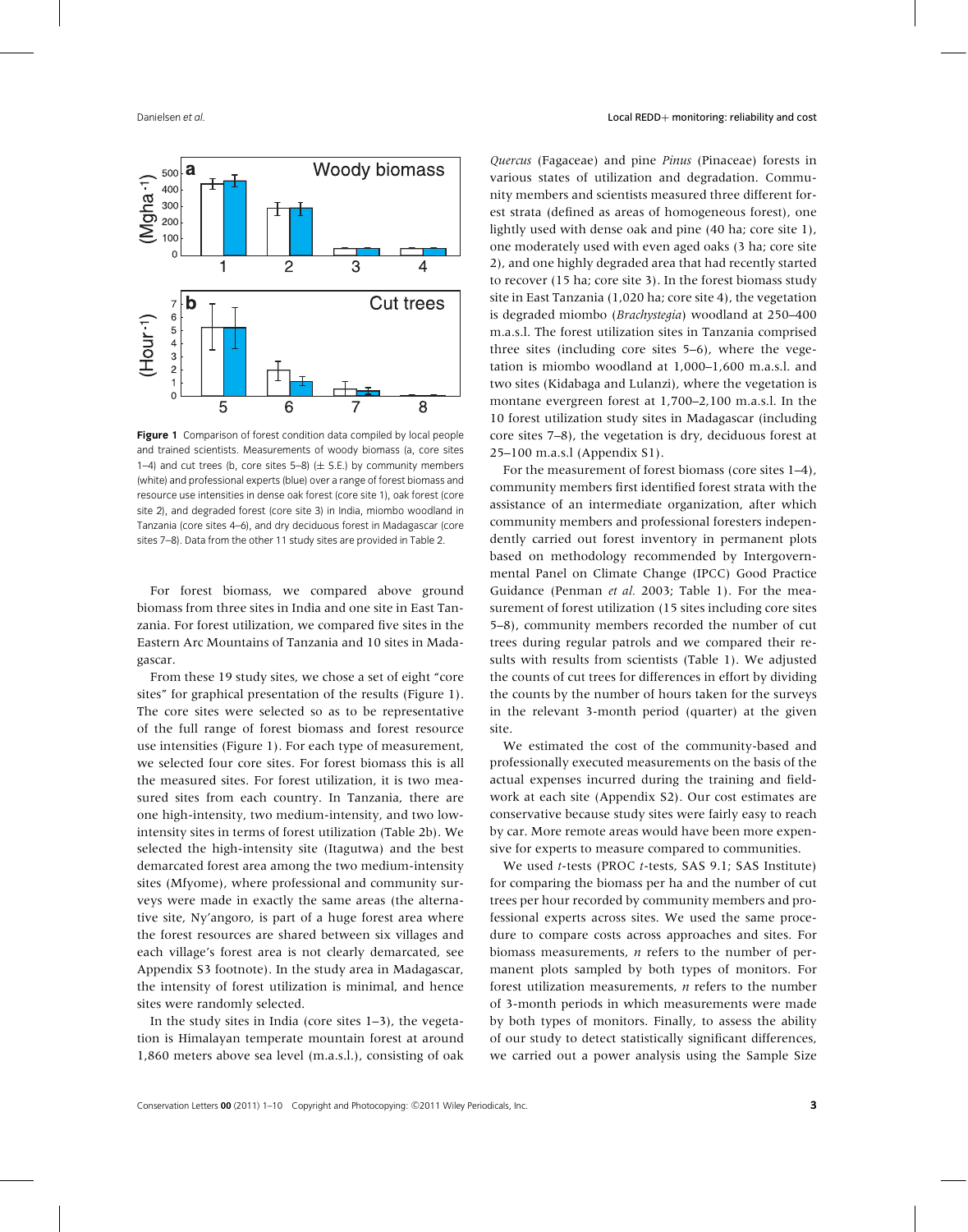| measured<br>Attribute<br><b>Biomass</b> | Training provided to the<br>community members                                                                                                                                                                                                                                                                                                                                                                                                                            | members and<br>protocol for<br>scientists<br>Field survey<br>community                                                                                                                                                                                                                                                                                                                                                                                                                                                                                     | community members<br>Data processing by                                                                                                                                                                                                                                                                                                                                                                            | Timing and location of the<br>data collection                                                                                                                                                                                                                                                                                                                                                                                                                                                                                                                                     | Equipment                                                                                                                                       | Definitions                                                                                                                                                                               |
|-----------------------------------------|--------------------------------------------------------------------------------------------------------------------------------------------------------------------------------------------------------------------------------------------------------------------------------------------------------------------------------------------------------------------------------------------------------------------------------------------------------------------------|------------------------------------------------------------------------------------------------------------------------------------------------------------------------------------------------------------------------------------------------------------------------------------------------------------------------------------------------------------------------------------------------------------------------------------------------------------------------------------------------------------------------------------------------------------|--------------------------------------------------------------------------------------------------------------------------------------------------------------------------------------------------------------------------------------------------------------------------------------------------------------------------------------------------------------------------------------------------------------------|-----------------------------------------------------------------------------------------------------------------------------------------------------------------------------------------------------------------------------------------------------------------------------------------------------------------------------------------------------------------------------------------------------------------------------------------------------------------------------------------------------------------------------------------------------------------------------------|-------------------------------------------------------------------------------------------------------------------------------------------------|-------------------------------------------------------------------------------------------------------------------------------------------------------------------------------------------|
|                                         | community members in<br>measurement data into<br>mark the boundaries of<br>in the 2nd and 3rd year<br>courses were provided<br>the forest strata and to<br>a database; and (ii) use<br>of the GPS functions to<br>members were trained<br>Teams of 3-7 community<br>locate the permanent<br>the use of a handheld<br>computer in the field<br>organization trained<br>first year. Refresher<br>for: (i) entry of tree<br>for 10 days in the<br>An intermediary<br>plots. | (ii) Independent inventory of<br>et al. 2003; see Verplanke &<br>communities and scientists<br>(MacDicken 1997; Penman<br>intermediary organization;<br>measured the height of all<br>plots within each stratum.<br>community members and<br>forest vegetation plots by<br>The protocol comprised of:<br>(i) Identification of forest<br>distribution of sampling<br>scientists. In each plot,<br>identified the species<br>$trees > 5cm$ dbh, and<br>strata by community<br>measured their dbh,<br>members and the<br>counted the trees,<br>Zahabu 2009). | The intermediary organization<br>computers, and maintained<br>entered suitable allometric<br>directly in the computer as<br>uploaded a suitable base<br>the computers (batteries<br>map into the computers<br>soon as measured data<br>Calculations were made<br>community members.<br>initially, acquired and<br>were inserted by the<br>set up the database,<br>equations into the<br>etc.).                     | for 7 years (2003 to 2009). In<br>compared the results of the<br>members collected data for<br>In India, community members<br>though they used the same<br>Tanzania, the professionals<br>the same permanent plots<br>East Tanzania, community<br>2008). Scientists collected<br>professional surveys used<br>as the community. In East<br>community data from the<br>collected data every year<br>same year. In India, the<br>4 years (mid 2004-mid<br>professional survey of<br>set out new plots and,<br>data only in 2008. We<br>number of plots, they<br>forest biomass with | basemap and allometric<br>with (i) GPS functions;<br>handheld computer<br>hypsometer, and<br>(ii) database with<br>Diameter tape,<br>equations. | composition and level of<br>mean a "homogenous<br>forest area in terms of<br>"diameter at breast<br>By forest stratum, we<br>By dbh, we mean<br>degradation."<br>tree species<br>height." |
|                                         | resources and resource<br>community members in<br>the recording of forest<br>from each village were<br>organization trained<br>trained once for 2-3<br>Community members<br>use during forest<br>An intermediary<br>patrols.<br>days.                                                                                                                                                                                                                                    | a number of cut<br>regular paths once every 3<br>walking was kept constant<br>trees during patrols along<br>months, and the speed of<br>length located away from<br>at around 1 km/ hour (250<br>m/15 minutes; by pacing).<br>recorded sightings of cut<br>trees along 1-2 transect<br>routes of 2,000-2,500 m<br>through the forest, with<br>patrols taking place 2-3<br>times every month and<br>regularly used paths<br>Professional scientists<br>Community members<br>lasting 3 to 6 hours.<br>recorded the                                           | results to the communities.<br>unprocessed by the Village<br>basis (Topp-Jørgensen et al<br>management on a monthly<br>Natural Resource Councils<br>intermediary organization<br>In Tanzania, the community<br>who processed the data<br>for making decisions on<br>data were used largely<br>and who returned the<br>community data were<br>handed over to an<br>natural resource<br>In Madagascar, the<br>2005). | (2002–2008); in Madagascar<br>compared the results of the<br>for 5 years (2004-2009). In<br>trees with community data<br>existing trails because the<br>professional survey of cut<br>Madagascar from January<br>surveys were made along<br>collected data for 6 years<br>2007 to June 2008; and in<br>monitoring schemes not<br>from the same 3-month<br>collected data from July<br>In Tanzania, communities<br>period. The community<br>2007 to June 2009. We<br>increased the plot size.<br>surveys were part of<br>set-up for this study<br>Tanzania, scientists             | scientists also used a<br>Notebook, pencil. The<br>GPS receiver.                                                                                | "cut tree bole, either the<br>stump that remains or<br>By cuttree, we mean a<br>the cut bole itself."                                                                                     |

**Table 1** Description of the methods

Table 1 Description of the methods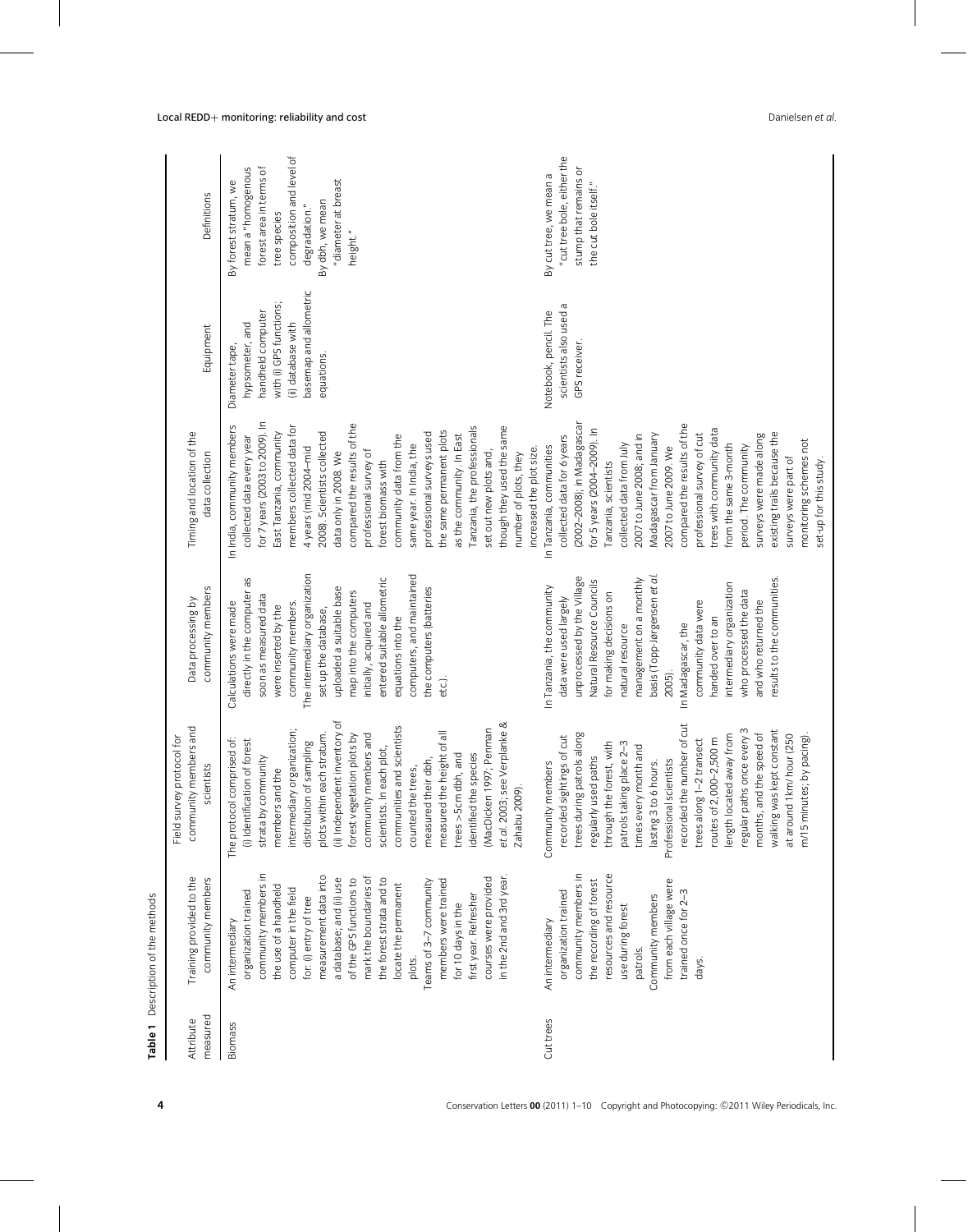Application, distributed with SAS/STAT software (SAS 9.1, SAS Institute).

## **Results**

We first tested for differences between local people's and scientists' forest biomass data. Over a range of forest biomass intensities from 450 to less than 50 Mgha−<sup>1</sup> woody biomass—that is, dense oak forest (core site 1), oak forest (core site 2), and degraded forest (core site 3) in India, and miombo woodland in Tanzania (core site 4) we found no significant differences in the estimates of mean above ground biomass made by community members and by professional foresters (Table 2a; Figure 1a). The local biomass estimates are reliable compared to professional estimates over a range of forest sites from highcarbon to low-carbon forest types. Our power analysis suggested that at least 35 permanent plots sampled by both types of monitors would be needed to obtain a probability of >80% to detect a difference of 20% with statistical significance. Only one site, Kitulangalo, met this criterion, and here there was clearly no significant difference (*P* = 0.83; *n* = 89; Table 2a).

We then compared the number of cut trees as recorded by community members and by scientists, which provides an estimate of rates of forest degradation and impact on carbon stock. Over a range of forest resource use intensities—from more than five to less than 0.1 cut trees per hour of census in heavily used miombo woodland in Tanzania (core site 5–6), montane evergreen forest in Tanzania, and dry deciduous forest in Madagascar (core site 7–8)—we found no significant difference in utilization estimates by community members and by scientists (*P*-values > 0.05; Table 2b; core sites shown in Figure 1b), although at two sites, the *P*-values were small (*P* < 0.15, i.e., Nyang'oro and Anketrevo; Table 2b). Our power analysis however suggested that at least 300 threemonth periods sampled by both types of monitors would be needed to obtain a probability of >80% to detect a difference of 20% with statistical significance. None of our sites met this criterion (Table 2b). To account for the limited sample size at the site-level, we therefore aggregated the data on forest utilization from individual sites across all the measured sites in each country. Again, we did not find any significant difference between forest utilization measurements by community members and scientists (Tanzania, *P* = 0.58; *n* = 19; Madagascar, *P* = 0.82;  $n = 80$ ). Moreover, the overall pooled mean utilization rates were almost identical (community members: 0.4967 per hour; scientists:  $0.4845$  per hour;  $n = 99$ ).

Finally, we estimated the costs on a  $ha^{-1}$  basis of monitoring forest condition by local people and by experts. From an external perspective, the community measurements of above ground biomass annually cost USD 3.0–5.4 ha−1, whereas expert-executed biomass measurements cost USD 10.3–11.1  $ha^{-1}$  (Appendix S3; and the squares in Figure 2). Similarly, the community measurements of forest utilization annually cost USD 0.04–2.4 ha<sup> $-1$ </sup> (median USD 0.58 ha<sup> $-1$ </sup>), whereas expert-executed forest utilization measurements cost USD 0.62–12.37 ha<sup> $-1$ </sup> (median USD 1.2 ha<sup> $-1$ </sup>; Appendix S3; and the circles in Figure 2). Community measurements require more funds for training but there are much higher expenditures in expert-based measurements because of travel, field allowances, and salaries (Table 3). Across all 17 sites with financial data community measurements cost significantly less than expert-based measurements  $(P = 0.038; n = 17)$ . The per hectare monitoring costs decreased significantly as forest size increased, both for community-based (Spearman Rank;  $r_s = -0.91$ ;  $n = 17$ ; *P* < 0.0001) and professional monitoring of forest condition ( $r_s = -0.77$ ;  $n = 17$ ;  $P = 0.0003$ ; as illustrated in Figure 2).

## **Discussion**

Our results are based on a limited data set but provide cautious support for the idea that in a number of developing country situations, and across a range of forest biomass and resource use intensities, local communities can measure forest biomass and utilization. Biomass data can be converted to estimates of stored carbon and with repeat surveys, the rate of change of stored carbon can be determined. The strongest agreement between community members and experts was for forest biomass, with lower agreement over forest utilization. This might be due to the low number of cut trees in some sites (e.g., Anketrevo; Table 2b) and because the community surveys of cut trees were made along existing trails, whereas scientists surveyed areas away from existing trails. In contrast, all biomass measurements were made in the same vegetation plots. Our results therefore support the idea that data collected by community members can meet the requirements of the highest reporting tier of the IPCC. This implies that community-based forest inventory data could be used for REDD+ applications, particularly for estimating changes in rates of degradation and forest enhancement (increased biomass stocks). Moreover, our findings suggest that community members can collect large volumes of data at relatively low cost.

There are a number of advantages of locally based monitoring for REDD+. One is that those communities, who live close to the forest, will be able to carry out repeated monitoring of data of relevance to REDD+, for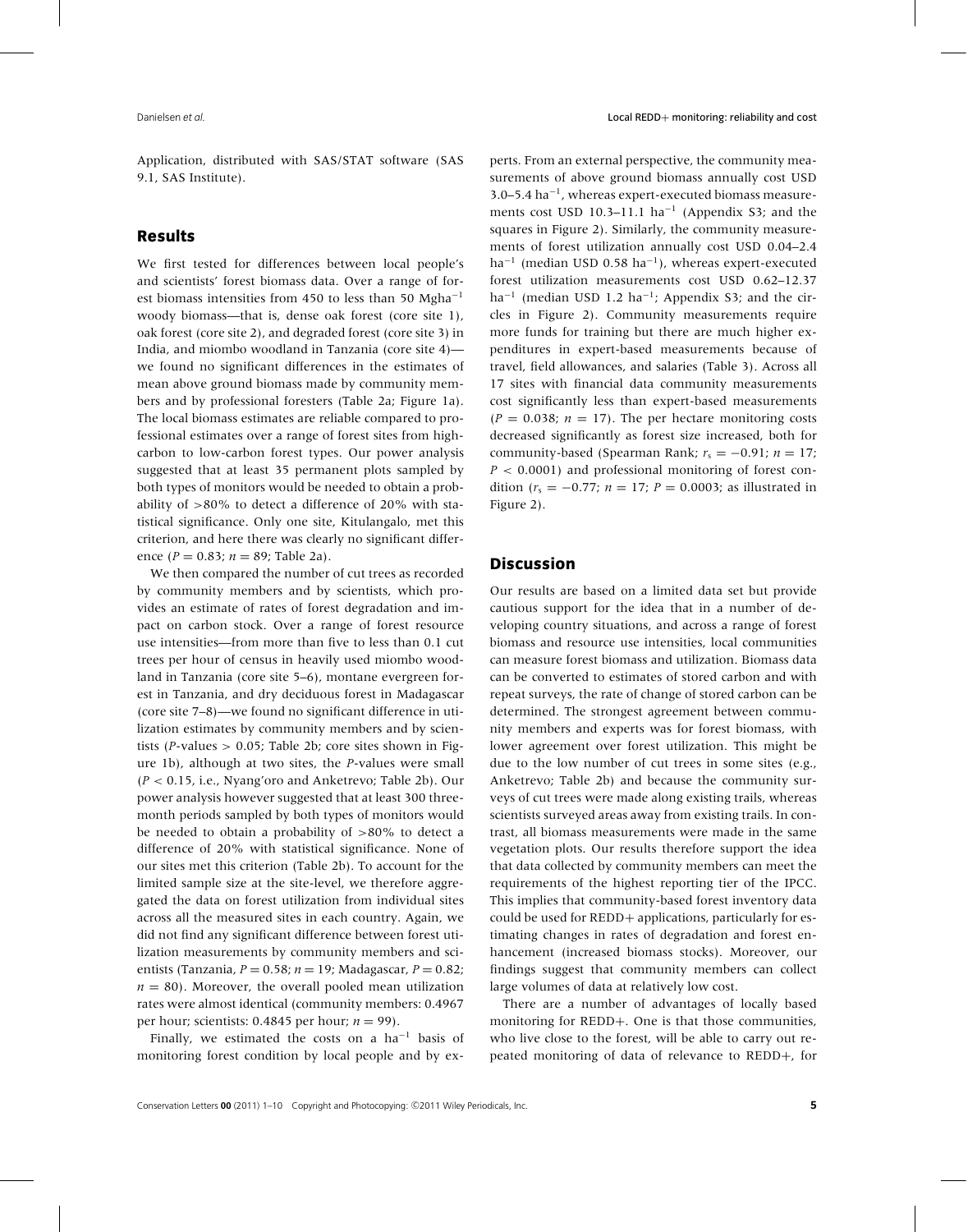| in three countries     | Table 2 Results of the measurements of above ground biomass (a; $n = 125$ permanent plots) and forest utilization (b; $n = 99$ three-month periods) by local community members and professional experts |                |                                   |                                           |                                |                  |                                        |                |          |
|------------------------|---------------------------------------------------------------------------------------------------------------------------------------------------------------------------------------------------------|----------------|-----------------------------------|-------------------------------------------|--------------------------------|------------------|----------------------------------------|----------------|----------|
| $\Xi$                  |                                                                                                                                                                                                         |                |                                   |                                           |                                |                  |                                        |                |          |
|                        |                                                                                                                                                                                                         |                | Professional survey<br>of biomass | Community survey<br>of biomass            |                                |                  |                                        |                |          |
|                        | Name of area                                                                                                                                                                                            |                | Mean biomass                      | Mean biomass                              |                                |                  |                                        |                |          |
| Country                | (Core site number)                                                                                                                                                                                      | U              | in Mgha <sup>-1</sup> (S.E.       | in Mgha <sup>-1</sup> (S.E.               | $\mathbf{r}$                   |                  |                                        |                |          |
| India                  | Dhaili (1)                                                                                                                                                                                              | ₫              | 453.3 (36.7)                      | 426.4 (36.6)                              | 0.61                           |                  |                                        |                |          |
| India                  | Dhaili (2)                                                                                                                                                                                              | $\overline{5}$ | 283.4 (40.0)                      | 279.9 (40.5)                              | 0.95                           |                  |                                        |                |          |
| India                  | Dhaili (3)                                                                                                                                                                                              | $\overline{ }$ | 41.7 (4.6)                        | 38.1 (4.7)                                | 0.55                           |                  |                                        |                |          |
| Tanzania               | Kitulangalo (4)                                                                                                                                                                                         | 89             | 43.2 (1.9)                        | 42.2 (4.4)                                | 0.83                           |                  |                                        |                |          |
| $\widehat{\mathbf{e}}$ |                                                                                                                                                                                                         |                |                                   | Professional survey of forest utilization |                                |                  | Community survey of forest utilization |                |          |
|                        | Name of area                                                                                                                                                                                            |                | <b>Hours</b>                      | Number of                                 | $Cut$ trees hour <sup>-1</sup> | Hours of         | Number of                              | Cut trees hour |          |
| Country                | (Core site number)                                                                                                                                                                                      | n              | of survey                         | cut trees                                 | mean (S.E.                     | survey           | cut trees                              | mean (S.E.     | $\Delta$ |
| Tanzania               | Itagutwa Village Forest (5)                                                                                                                                                                             |                | 36                                | 86                                        | 5.19 (1.60)                    | 3                | 255                                    | 5.3 (1.76)     | 0.97     |
| Tanzania               | Kidabaga                                                                                                                                                                                                |                | 80                                |                                           | 0.16 (0.09)                    | 53               |                                        | $\circ$        | 0.19     |
| Tanzania               | Lulanzi                                                                                                                                                                                                 | ₹              | 34                                | $\frac{1}{2}$ w $\frac{4}{7}$             | 0.11 (0.07                     | $6\sigma$        | $\circ$ $\circ$                        | $\circ$        | 0.19     |
| Tanzania               | Mfyome Village Forest (6)                                                                                                                                                                               | ₹              | 38                                |                                           | 1.14(0.40)                     | 12               | 169                                    | 1.95 (0.73)    | 0.37     |
| Tanzania               | Nyang'oro                                                                                                                                                                                               | $m$ $\sim$     | 52                                | 62                                        | 1.60 (0.68)                    | 93               | 323                                    | 3.63(0.85)     | 0.14     |
| Madagascar             | Ampataka                                                                                                                                                                                                |                | $\overline{4}$                    | <b>5556</b>                               | 0.39 (0.39)                    | $\overline{131}$ |                                        | 0(0)           | 0.36     |
| Madagascar             | Anketrevo                                                                                                                                                                                               | $\infty$       | $\overline{5}$                    |                                           | 0.34(0.14)                     | 146              | $\circ \circ \circ \circ$              | 0.01(0.01)     | 0.06     |
| Madagascar             | Ankoraobato                                                                                                                                                                                             | $\infty$       | $\overline{5}$                    |                                           | $\overline{0}$                 | 159              |                                        | $\circ$        | ra       |
| Madagascar             | Kiboy                                                                                                                                                                                                   | $\circ$        | $\overline{0}$                    |                                           | 0(0)                           | 252              |                                        | 0.02(0.02)     | 0.25     |
| Madagascar             | Kirindy Village (7)                                                                                                                                                                                     | $\circ$        | $\overline{a}$                    | $\overline{4}$                            | 0.36 (0.27)                    | 110              | 55<br>15                               | 0.60(0.58)     | 0.71     |
| Madagascar             | Lambokely (8)                                                                                                                                                                                           | $\infty$       | $\overline{5}$                    | $\circ$                                   | $\circ$                        | 214              |                                        | 0.06 (0.05)    | 0.22     |
| Madagascar             | Mandroatsy                                                                                                                                                                                              | $\overline{ }$ | $\tilde{5}$                       | 5                                         | 1.16 (0.81                     | 103              | $\overline{c}$                         | 0.18 (0.09)    | 0.28     |
| Madagascar             | Marofandilia                                                                                                                                                                                            | $\infty$       | $\overline{4}$                    |                                           | 0.07 (0.07                     | 169              | $\overline{C}$                         | 0.09 (0.06)    | 0.80     |
| Madagascar             | <b>Tsianaloky</b>                                                                                                                                                                                       | $\circ$        | $\frac{8}{10}$                    | $\circ$                                   | $\overline{0}$                 | 210              | $\circ$                                | 0(0)           | na       |
| Madagascar             | Tsitakabasia                                                                                                                                                                                            | $\infty$       | $\frac{1}{5}$                     |                                           | 0.07 (0.07)                    | 85               | 27                                     | 0.36(0.36)     | 0.45     |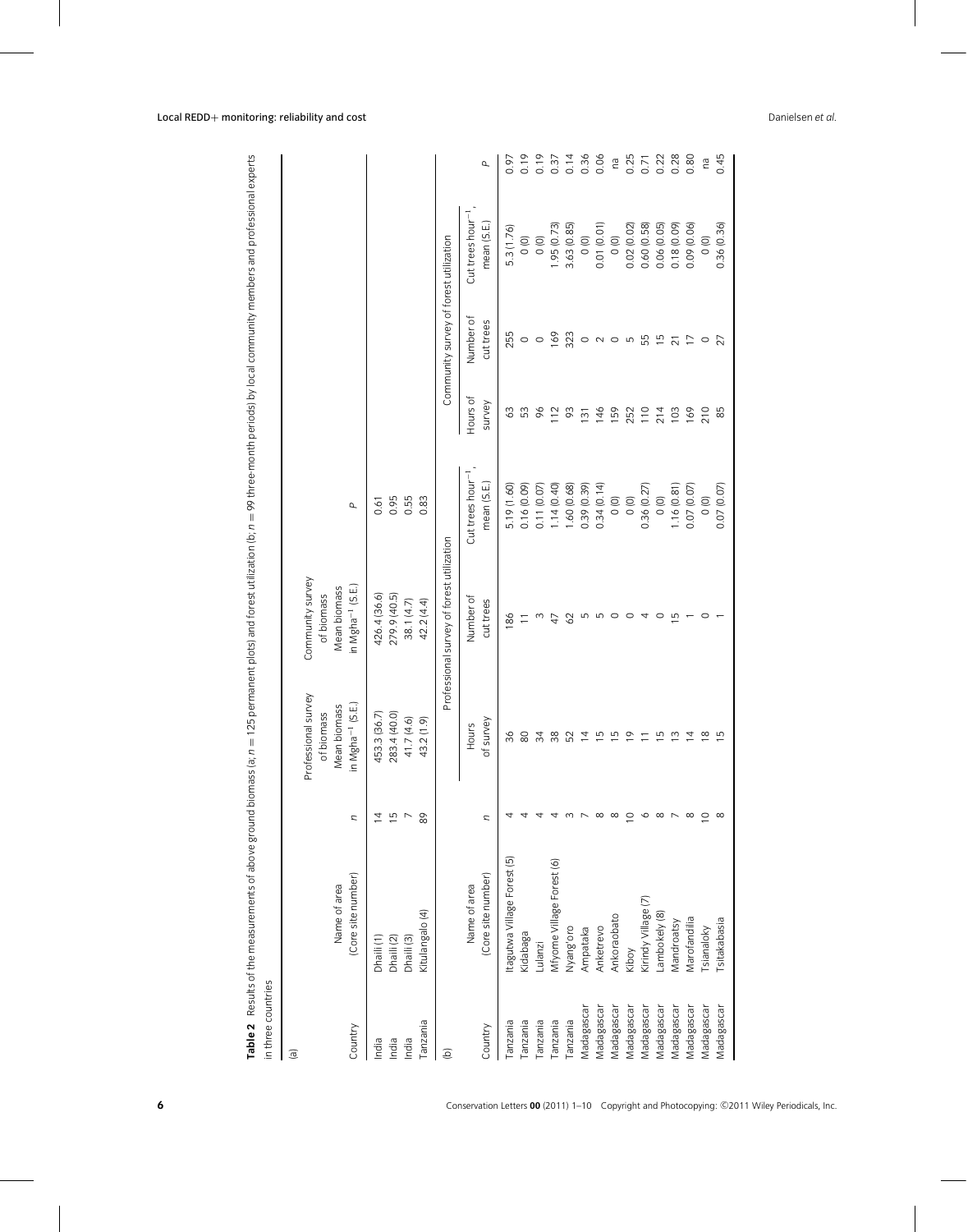

**Figure 2** Comparison of the cost of monitoring the condition of forests by local people and trained scientists. Cost of measurements of woody biomass by community members  $(\square)$  and professional experts  $(\blacksquare)$  and of cut trees by community members (O) and professional experts ( $\bullet$ ) (log<sub>10</sub>) scales).

example annual measurements of biomass, which would be logistically impossible for professional surveys. Higher frequency of monitoring would greatly improve the statistical and scientific reliability of the results and the level of confidence in the results. Another advantage is that it could provide a fair basis on which communities could be paid for carbon savings, which in turn would provide an incentive for their engagement with REDD+ monitoring and forest management. This could be very good for forests and local livelihoods. Additionally, locally based monitoring provides a way to directly link monitoring to broader concepts of sustainable management of forests, including biodiversity conservation and livelihood support. It has been shown that the involvement of local communities in monitoring correlates with improvements in forest management (Gibson *et al.* 2005). In fact, just the presence of people may have a positive impact

and deter illegal loggers. Moreover, involving local stakeholders in monitoring may increase the speed of decisions, and provide information to address environmental problems at operational scales of management (Danielsen *et al.* 2010). It may also enhance the capacity of local people to take care of their own local environment by increasing levels of local awareness and knowledge regarding the current status of the surrounding forest areas (Sheil & Lawrence 2004). A final advantage is that the locally based approach to monitoring may in fact be the best way to address some of the human rights issues that have been raised in connection with the implementation of REDD+ (Robledo *et al.* 2008). In developing countries about 240 million people live in tropical forests (Peskett *et al.* 2008), including some of the world's poorest and most marginalized communities who use the forest as their resource base (Funder 2009). At the UNFCCC negotiations, indigenous peoples' organizations have generally opposed REDD+ (IWGIA 2009; Rights and Resources 2010), mainly because it is expected to operate *via* national governments, and they fear it will undermine local control over forest resources and alienate communities from their resources (Chhatre & Agrawal 2009). In response to this, the current text on technical aspects of REDD+ explicitly allocates indigenous people and local communities a role in monitoring carbon stock change in forests (UNFCCC 2009).

There are also a number of potential disadvantages. One is that local communities will have a strong incentive to report positive trends in the forest cover and condition, so they continue to be paid, even if forests are actually declining. Periodic third party verification of the monitoring results will therefore be required, but this would need to be built into the design and costs of any REDD+ initiative, whether implemented by communities, the State, or the private sector. Independent verification could be based on random spot-checks or the use of high resolution remote sensing images. This would be unaffordable for national inventory, but would be appropriate for verification on

**Table 3** Mean cost (over 4 years in USD) of community and expert-executed measurements of biomass and forest utilization across 17 sites with financial data (details in Appendix S3)

| Attribute | Data<br>gatherer | Training<br>(S.E.)   | Travel and<br>accommodation<br>(S.E.) | Per diem and<br>food (S.E.) | Equipment<br>(S.E.) | Salary and<br>administration<br>(S.E.) | Total<br>cost(S.E.) | Total<br>annual cost<br>per ha* (S.E.) |
|-----------|------------------|----------------------|---------------------------------------|-----------------------------|---------------------|----------------------------------------|---------------------|----------------------------------------|
|           |                  | (USD)                | (USD)                                 | (USD)                       | (USD)               | (USD)                                  | (USD)               | (USD/ha year)                          |
| Mean      | Community        | 700 (97)             | 629 (227)                             | 769 (108)                   | 282 (59)            | ,344 (333)                             | 3,724 (651)         | 1.06(0.33)                             |
| Mean      | Professional     | 66 (14)              | 4,355 (1,133)                         | 2992 (972)                  | 61(13)              | 6,507 (1,033)                          | 13,982 (2,713)      | 3.33(0.96)                             |
| P         |                  | $1.0 \times 10^{-4}$ | 0.005                                 | 0.037                       | 0.002               | $1.0 \times 10^{-4}$                   | 0.002               | 0.038                                  |
| n         |                  |                      | 17                                    | 17                          | 17                  | 17                                     | 17                  | 17                                     |

<sup>∗</sup> The total cost over 4 years divided with the size of the area and divided with 4 years.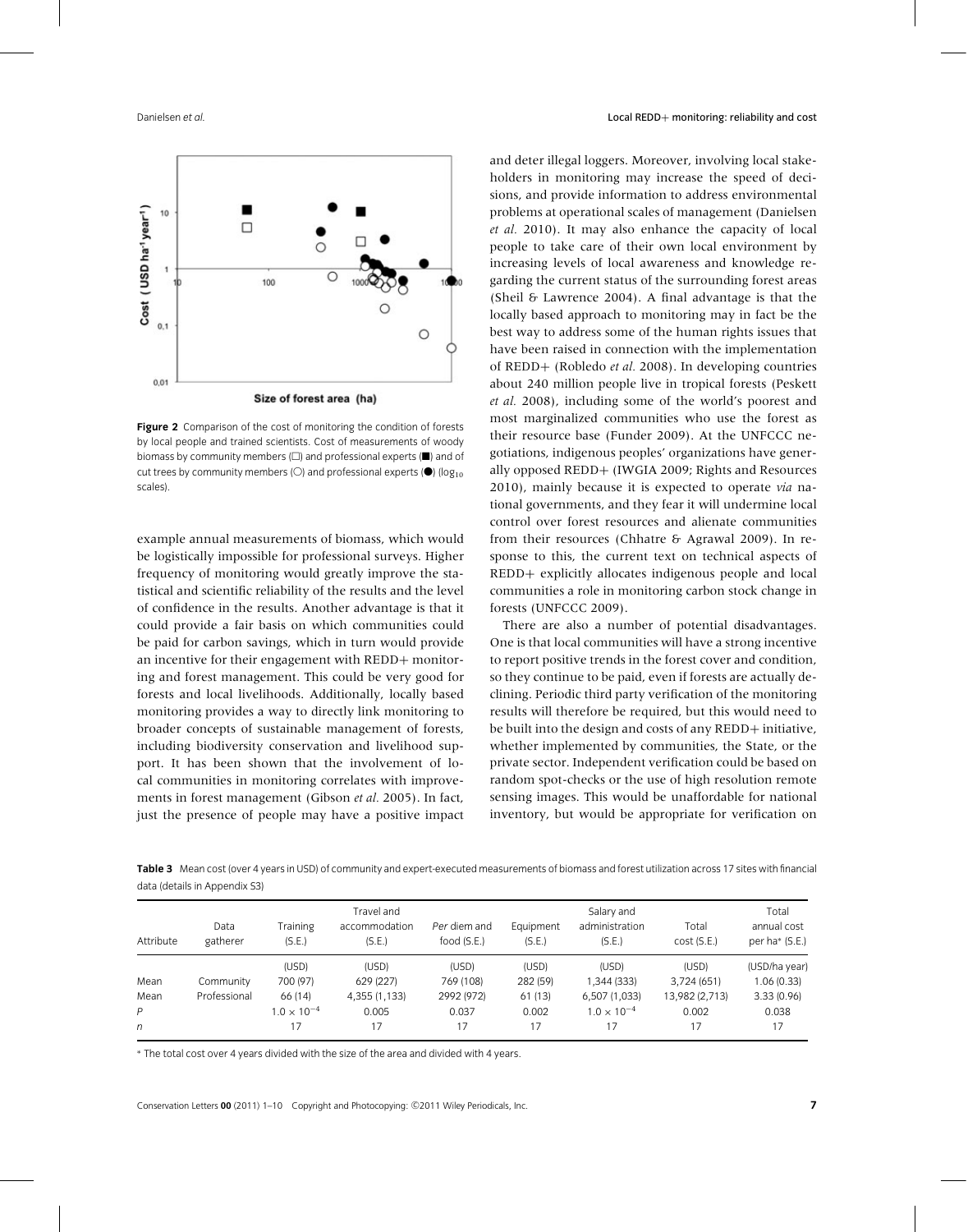Table 4 Preliminary protocol to help decide where local REDD+ monitoring is appropriate (see also Ostrom 2009)

| Who                              | Positive attributes                                                                                                                                                                                                                                                                                                                                                                                                                                                                   |
|----------------------------------|---------------------------------------------------------------------------------------------------------------------------------------------------------------------------------------------------------------------------------------------------------------------------------------------------------------------------------------------------------------------------------------------------------------------------------------------------------------------------------------|
| The local<br>community           | - Experience in communal management of<br>natural resources<br>- Evidence of trusted community organization<br>and leadership<br>- Residents show interest in sustainable forest<br>management<br>- Residents utilize forest resources<br>- Clear rights over forest resources are present                                                                                                                                                                                            |
| The government                   | in practice<br>- Government policy is in place for shared<br>management of forest resources with<br>communities<br>- Community forest management has been<br>adopted as a strategy within the national<br>REDD+ program, and attendant procedures<br>and rules are clear (e.g., on benefit distribution<br>to directly affected communities, and<br>verification)<br>- National database for carbon stock accounts<br>will accept data generated by communities at<br>the local level |
| The intermediate<br>organization | - Presence of suitable and interested<br>intermediate organizations with experience of<br>working with communities, within reasonable<br>distance of the forests concerned                                                                                                                                                                                                                                                                                                            |
| The forest area                  | - Minimum forest unit size of around 100 ha<br>needed to break even on transaction costs of<br>measurement<br>- Evidence that community management will<br>ensure tree growth and continued presence of<br>the forest<br>- No recent history of major conflicts, violence,<br>or threats reported by forest managers or<br>communities                                                                                                                                                |

the basis of sampling. It could be combined with statistical analysis of the community-based data to search for anomalies and growth rates that are beyond the normal or expected range.

Another disadvantage is that by engaging local communities in monitoring for REDD+ the State could be accused of offloading monitoring and reporting requirements, and their costs, onto poor local people. This indeed is a risk, although in reality a greater risk is that the State will apply for credits on the basis of improved management of the forests (as carried out now by the communities), bypassing them completely in terms of providing benefits. However, because remotely gathered data would be Tier 1 or at best Tier 2, the quantity of credits that the state could claim would be less than if local-level data (Tier 3) were available. It is thus in the interests of the State that greater accuracy is attained. Table 5 Three proposed steps in establishing a viable local REDD+ monitoring team

| Step 1. Meet the leader of the community that is interested in carbon |
|-----------------------------------------------------------------------|
| crediting. Explain the objectives and activities of local REDD+       |
| monitoring. Stress the common interest of the government and local    |
| people in sustainable forest management.                              |
| Step 2. Assisted by the village leader, identify 10-15 community      |
| members among households utilizing the forest resources and           |
| persons involved in natural resource management (forest guards,       |
| community forestry committee members, etc.). Include the most         |
| experienced all-round forest product gatherers as well as some        |
| persons with literacy/numeracy. The persons should be permanent       |
| residents to ensure continuity as annual or bi-annual surveys are     |
| required (Verplanke & Zahabu 2009). Make sure that both men and       |
| women from different age groups are represented.                      |
| Step 3. From among these, a group of monitors of 5–8 people should be |
| established based on a selection of the most willing and interested.  |
| This group should preferably remain the same over a long period of    |
| time. Together with the group and on the basis of a manual (e.g.,     |
| Verplanke & Zahabu 2009), agree on what should be monitored, where    |
| and how.                                                              |

The risk that local people might be intimidated by the State to exaggerate the carbon stock increases will be controlled by the requirement for third party independent verification.

To help address these challenges, we have developed a preliminary protocol to help decide whether the key conditions are in place for applying and sustaining local REDD+ monitoring (Table 4). This includes screening the potential risk posed to the locals from being involved in REDD+ monitoring. The protocol is intended for the preliminary planning and implementation of local REDD+ monitoring schemes and further work would be needed at the local level to verify and substantiate these variables on the ground.

Finally, it is clear that locally based monitoring is not a silver bullet. Not all local monitors are equally effective, and some are not able to tackle the task. A strong local REDD+ monitoring team requires a committed and competent group of community members, and the selection process to choose these people is critical. To aid this process, we propose three steps as described in Table 5. The competence of the community members also depends on the presence of an intermediary organization that would assist at the beginning in assessing the sample size required, laying out the permanent plots, as well as training.

In conclusion, REDD+ strategies that involve local community members in monitoring carbon stocks may significantly improve the capacity of many developing countries to deliver large cuts in emissions at a low cost within a short time frame. It may be the only economic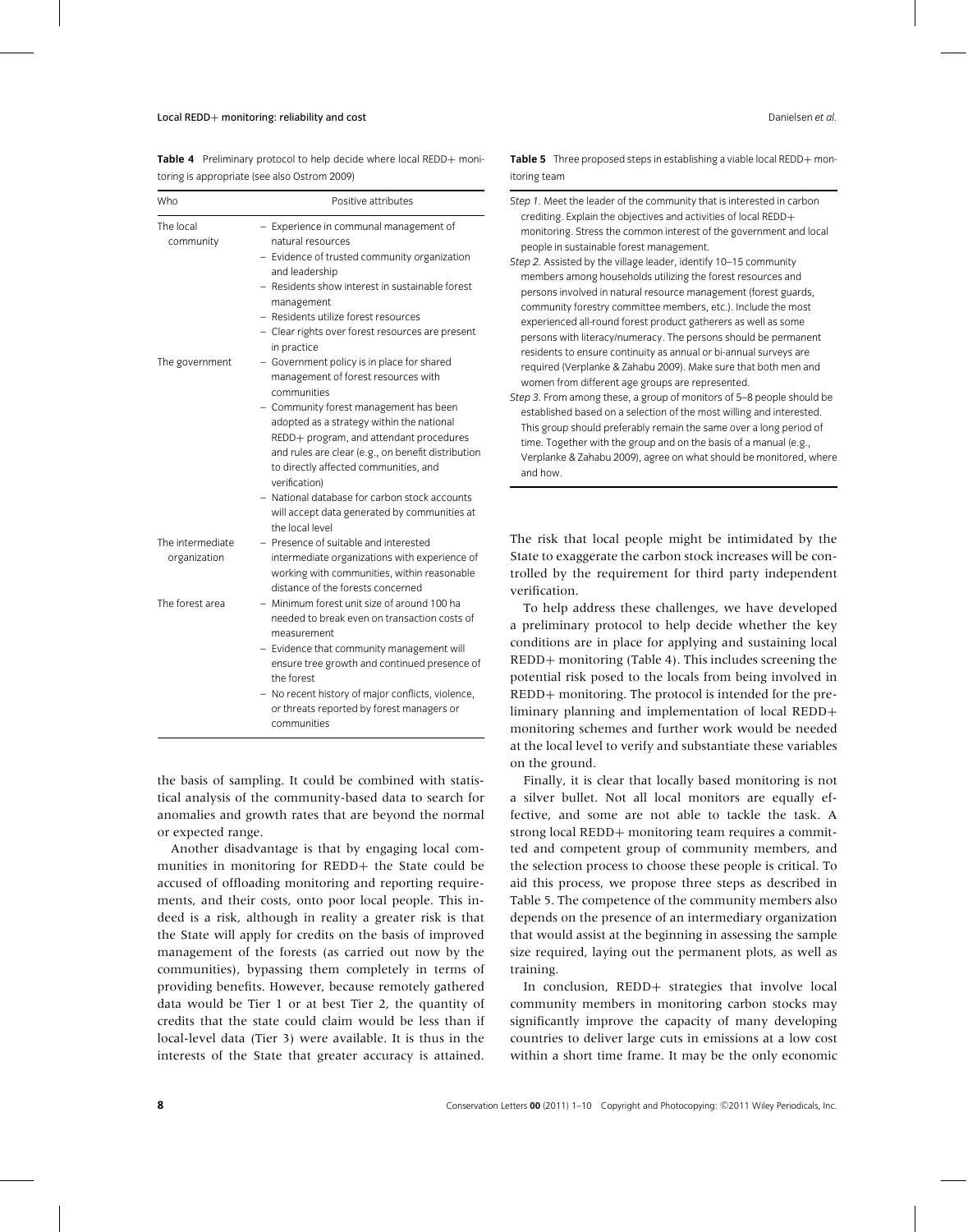way for countries to gather data on changing rates of forest degradation, which would be needed if credits are going to be claimed for reduced degradation as well as for deforestation. Additionally, although REDD+ policy is primarily intended to reduce carbon emissions, a community-level approach will certainly involve holistic forest management, which would have the additional advantages of contributing toward conserving biodiversity within globally important forest types (Venter *et al.* 2009) and assisting in the support of local livelihoods (Chhatre & Agrawal 2009). If locally based forest monitoring is to become a key element of the MRV of REDD+ schemes, further quantitative assessments of the ability of locally based forest monitoring methods to detect changes in forest condition are needed. It should also be explored to what extent community members can monitor other aspects of central importance to REDD+ implementation like governance, livelihoods, and biodiversity.

# **Acknowledgments**

We thank the approximately 120 community members at the study sites for sharing with us their measurements of forest condition and we thank Netherlands Development Cooperation and Danida for financial support. A. Chhatre, M. Enghoff, M. Funder, M. McCall, and six anonymous reviewers provided comments on a draft.

# **Supporting Information**

Additional Supporting Information may be found in the online version of this article:

**Appendix S1:** Study areas.

**Appendix S2:** Details of how the costs of community and scientist-collected forest condition data were calculated.

**Appendix S3:** Cost (over 4 years in USD) of community and expert-executed measurements of biomass and forest utilization.

Blomley, T., Ramadhani H. (2006) Going to scale with participatory forest management: early lessons from Tanzania. *Int For Rev* **8**, 93–100.

Somanathan, E., Prabhakar R., Mehta B.S. (2009) Decentralization for cost-effective conservation. *Proc Natl Acad Sci USA* **106**, 4143–4147.

Please note: Wiley-Blackwell is not responsible for the content or functionality of any supporting materials supplied by the authors. Any queries (other than missing material) should be directed to the corresponding author for the article.

## **References**

- Achard, F., Belward A.S., Eva H.D. *et al*. (2006) *Accounting for avoided conversion of intact and non-intact forest: technical options and a proposal for a policy tool*. European Commission Joint Research Centre, Brussels.
- Ahrends, A., Burgess N.D., Milledge S.A.H. *et al*. (2010) Predictable waves of sequential forest degradation and biodiversity loss spreading from an African city. *Proc Natl Acad Sci USA* **107**, 14556–14561..
- Asner, G.P., Powell G.V.N., Mascaro J. *et al*. (2010) High-resolution forest carbon stocks and emissions in the Amazon. *Proc Natl Acad Sci USA* **107**, 16738–16742.
- Barker, T., Bashmakov I., Bernstein L. *et al*. (2007) Technical summary. In B. Metz, O.R. Davidson, P.R. Bosch, R. Dave & L.A. Meyer, editors. *Climate change 2007: Mitigation Contribution of Working Group III to the Fourth Assessment Report of the Intergovernmental Panel on Climate Change*. Cambridge University Press, New York.
- Berkes, F., Colding J., Folke C. (2000) Rediscovery of traditional ecological knowledge as adaptive management. *Ecol Appl* **10**, 1251–1262.
- Burgess, N.D., Bahane B., Clairs T. *et al*. (2010) Getting ready for REDD +in Tanzania: a case study of progress and challenges. *Oryx* **44**, 339–351.
- Chhatre, A., Agrawal A. (2009) Trade-offs and synergies between carbon storage and livelihood benefits from forest commons. *Proc Natl Acad Sci USA* **106**, 17667–17670.
- Clements T. (2010) Reduced expectations: the political and institutional challenges of REDD+. *Oryx* **44**, 309–310.
- Danielsen, F., Burgess N.D., Balmford, A. (2005). Monitoring matters: examining the potential of locally-based approaches. *Biodiv Conserv* **14**, 2507–2542. Available from: www.monitoringmatters.org. Accessed 15 November 2010.
- Danielsen, F., Burgess N.D., Jensen P.M., Pirhofer-Walzl K. (2010) Environmental monitoring: the scale and speed of implementation varies according to the degree of peoples involvement. *J Appl Ecol*, **47**, 1166–1168.
- DeFries, R., Achard F., Brown M. *et al*. (2007) Earth observations for estimating greenhouse gas emissions from deforestation in developing countries. *Environ Sci Policy* **10**, 385–394.
- Funder, M. (2009) *Reducing emissions from deforestation and degradation: an overview of risks and opportunities for the poor*. *Technical Report* 2009-21. Danish Institute for International Studies, Copenhagen.
- Gibson, C.C., Williams J.T., Ostrom E. (2005) Local enforcement and better forests. *World Dev* **33**, 273–284.
- GOFC-GOLD. (2009) A sourcebook of methods and procedures for monitoring and reporting anthropogenic greenhouse gas emissions and removals caused by deforestation, gains and losses in carbon stocks in forests remaining forests, and forestation. Ed. COP15-1. GOFC-GOLD, Alberta, Canada.